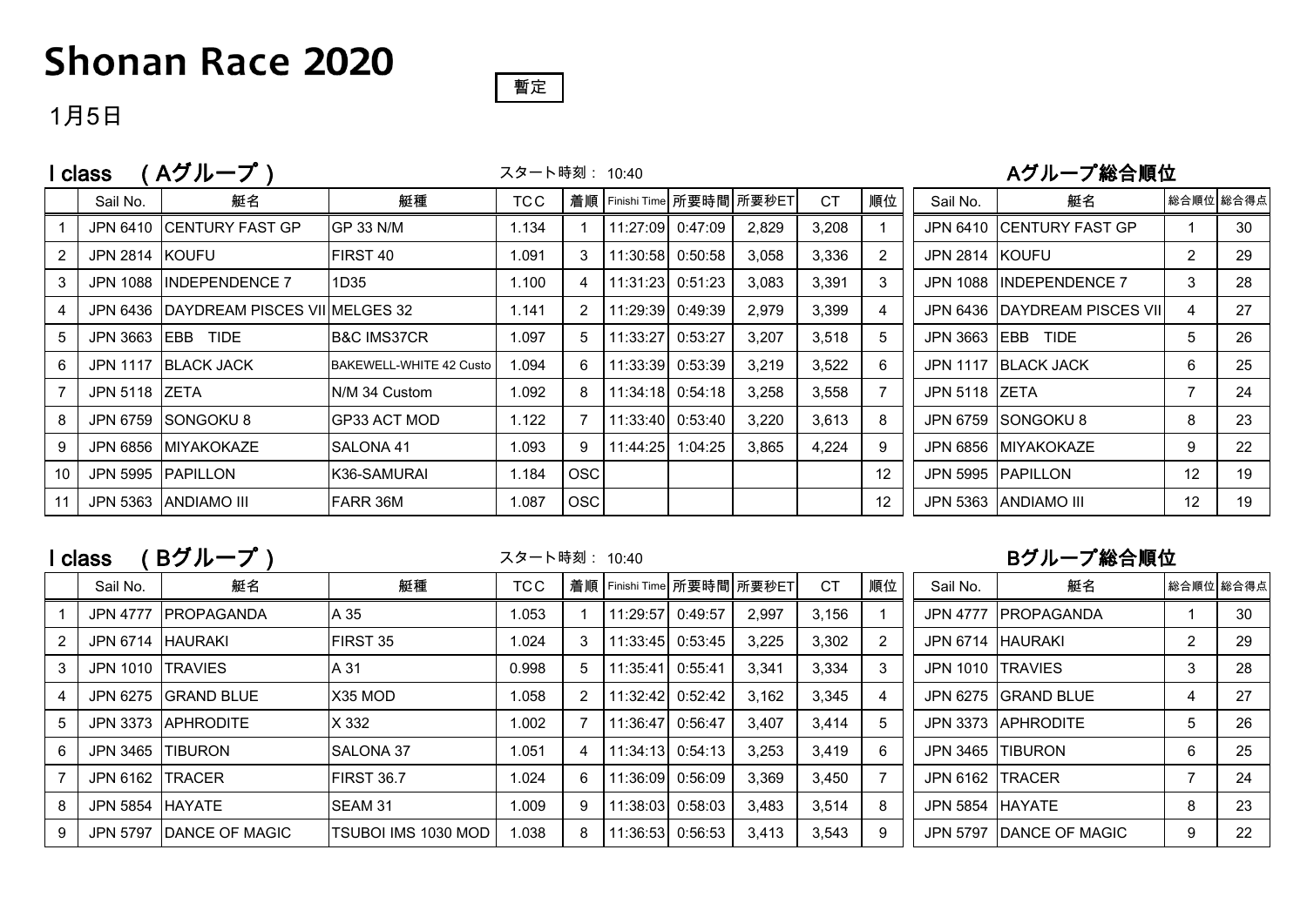# **Shonan Race 2020**

## 1月5日

|                 | I class          |                                        | スタート時刻: 10:40           |            |            |                                  |         | 総合順位  |           |                 |                  |                              |                |                 |
|-----------------|------------------|----------------------------------------|-------------------------|------------|------------|----------------------------------|---------|-------|-----------|-----------------|------------------|------------------------------|----------------|-----------------|
|                 | Sail No.         | 艇名                                     | 艇種                      | <b>TCC</b> |            | 着順   Finishi Time   所要時間   所要秒ET |         |       | <b>CT</b> | 順位              | Sail No.         | 艇名                           | 総合順位 総合得点      |                 |
|                 | <b>JPN 4777</b>  | <b>IPROPAGANDA</b>                     | A 35                    | 1.053      | 3          | 11:29:57                         | 0:49:57 | 2.997 | 3.156     |                 | JPN 4777         | <b>IPROPAGANDA</b>           | -1             | 30              |
| $\overline{2}$  |                  | JPN 6410 CENTURY FAST GP               | <b>GP 33 N/M</b>        | 1.134      |            | 11:27:09                         | 0:47:09 | 2.829 | 3.208     | $\overline{2}$  |                  | JPN 6410 CENTURY FAST GP     | 2              | 29              |
| 3               | JPN 6714 HAURAKI |                                        | FIRST 35                | 1.024      | 10         | 11:33:45                         | 0:53:45 | 3,225 | 3,302     | 3               |                  | JPN 6714   HAURAKI           | 3              | 28              |
| 4               | JPN 1010 TRAVIES |                                        | A 31                    | 0.998      | 13         | 11:35:41                         | 0:55:41 | 3,341 | 3.334     | 4               | JPN 1010 TRAVIES |                              | 4              | 27              |
| 5               | JPN 2814 KOUFU   |                                        | FIRST 40                | 1.091      | 4          | 11:30:58                         | 0:50:58 | 3,058 | 3,336     |                 | JPN 2814 KOUFU   |                              | 5              | 26              |
| 6               |                  | JPN 6275 GRAND BLUE                    | X35 MOD                 | 1.058      | 6          | 11:32:42                         | 0:52:42 | 3.162 | 3,345     | 6.              |                  | JPN 6275 GRAND BLUE          | 6              | 25              |
| $\overline{7}$  |                  | JPN 1088  INDEPENDENCE 7               | 1D35                    | 1.100      | 5          | 11:31:23                         | 0:51:23 | 3.083 | 3,391     |                 |                  | JPN 1088  INDEPENDENCE 7     | $\overline{7}$ | 24              |
| 8               |                  | JPN 6436 DAYDREAM PISCES VII MELGES 32 |                         | 1.141      |            | 11:29:39                         | 0:49:39 | 2,979 | 3,399     | 8               |                  | JPN 6436 DAYDREAM PISCES VII | 8              | 23              |
| 9               |                  | JPN 3373 APHRODITE                     | X 332                   | 1.002      | 15         | 11:36:47                         | 0:56:47 | 3,407 | 3,414     | 9               |                  | JPN 3373 APHRODITE           | 9              | 22              |
| 10              | JPN 3465 TIBURON |                                        | SALONA 37               | 1.051      | 11         | 11:34:13                         | 0:54:13 | 3.253 | 3.419     | 10              | <b>JPN 3465</b>  | <b>ITIBURON</b>              | 10             | 21              |
| 11              | JPN 6162 TRACER  |                                        | <b>FIRST 36.7</b>       | 1.024      | 14         | 11:36:09                         | 0:56:09 | 3.369 | 3,450     | 11              | JPN 6162         | <b>ITRACER</b>               | 11             | 20              |
| 12 <sup>°</sup> | <b>JPN 5854</b>  | <b>HAYATE</b>                          | SEAM 31                 | 1.009      | 17         | 11:38:03                         | 0:58:03 | 3,483 | 3,514     | 12 <sup>2</sup> | JPN 5854 HAYATE  |                              | 12             | 19              |
| 13              |                  | JPN 3663 EBB TIDE                      | <b>B&amp;C IMS37CR</b>  | 1.097      | 7          | 11:33:27                         | 0:53:27 | 3.207 | 3.518     | 13              |                  | JPN 3663 EBB TIDE            | 13             | 18              |
| 14              |                  | JPN 1117 BLACK JACK                    | BAKEWELL-WHITE 42 Custo | 1.094      | 8          | 11:33:39                         | 0:53:39 | 3,219 | 3,522     | 14              |                  | JPN 1117 BLACK JACK          | 14             | 17              |
| 15              |                  | JPN 5797 DANCE OF MAGIC                | TSUBOI IMS 1030 MOD     | 1.038      | 16         | 11:36:53                         | 0:56:53 | 3,413 | 3.543     | 15              | <b>JPN 5797</b>  | DANCE OF MAGIC               | 15             | 16              |
| 16              | JPN 5118 ZETA    |                                        | N/M 34 Custom           | 1.092      | 12         | 11:34:18                         | 0:54:18 | 3,258 | 3,558     | 16              | JPN 5118 ZETA    |                              | 16             | 15              |
| 17              |                  | JPN 6759 SONGOKU 8                     | GP33 ACT MOD            | 1.122      | 9          | 11:33:40                         | 0:53:40 | 3,220 | 3,613     | 17              |                  | JPN 6759 SONGOKU 8           | 17             | 14              |
| 18              |                  | JPN 6856 MIYAKOKAZE                    | SALONA 41               | 1.093      | 18         | 11:44:25                         | 1:04:25 | 3,865 | 4,224     | 18              | <b>JPN 6856</b>  | MIYAKOKAZE                   | 18             | 13              |
| 19              |                  | JPN 5363 ANDIAMO III                   | FARR 36M                | 1.087      | <b>OCS</b> |                                  |         |       |           | 21              | JPN 5363         | <b>ANDIAMO III</b>           | 21             | 10              |
| 20              |                  | JPN 5995 PAPILLON                      | K36-SAMURAI             | 1.184      | <b>OCS</b> |                                  |         |       |           | 21              |                  | JPN 5995 PAPILLON            | 21             | 10 <sup>°</sup> |

暫定